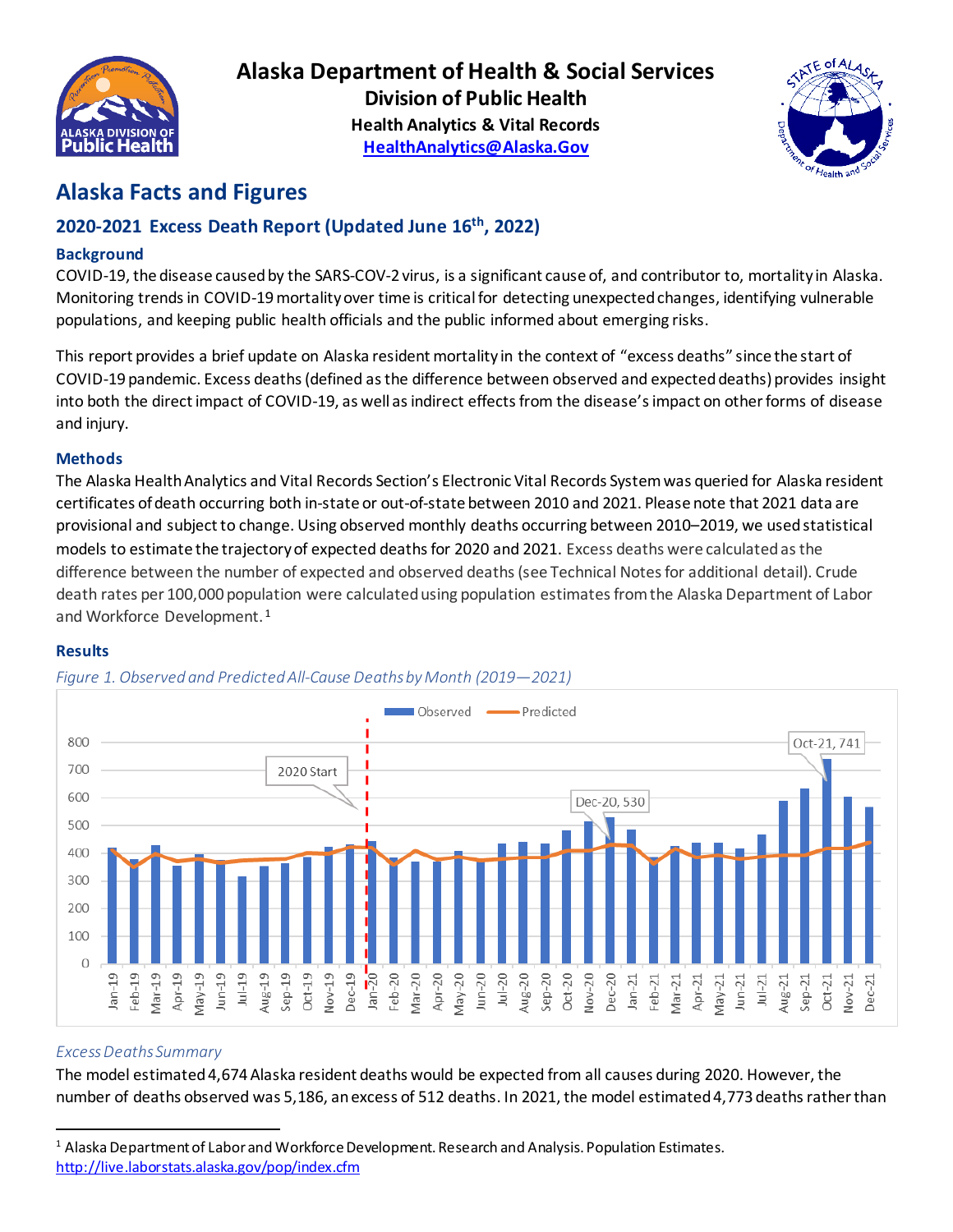the 6,194 observed, an excess of 1,421 deaths (and a 178% increase in excess deaths compared to 2020). For both years, the observed number of deaths was statistically significantly different from what was expected at  $\alpha$  = 0.05. By month shown in Figure 1, deaths in 2020 peaked in December with 530 deaths (100 more deathsthan expected), and deaths in 2021 peaked in October with 741 deaths (324 more deaths than expected). The 2021 peak corresponds to the spread of the highly infectious SARS-COV-2 Delta variant, which was common at the time.

| Year, Sex | <b>Observed (Rate)</b> | <b>Predicted (Rate)</b> | <b>Excess (Rate)</b> |
|-----------|------------------------|-------------------------|----------------------|
| 2020      | 5,186 (707.1)          | 4,674 (637.3)           | 512 (69.8)*          |
| Male      | 3008 (797.4)           | 2646 (701.4)            | 362 (96)*            |
| Female    | 2178 (611.5)           | 2029 (569.7)            | 149 (41.8)           |
| 2021      | 6, 194 (843.5)         | 4,773 (650.0)           | 1,421 (193.5)*       |
| Male      | 3638 (963.6)           | 2695 (713.9)            | 943 (249.8)*         |
| Female    | 2556 (716.4)           | 2080 (583)              | 476 (133.4)*         |

Note: Rates per 100,000 population.

\* Predicted estimate compared to the observed value differs significantly at the  $\alpha$  = 0.05 level.

## *Excess Deaths by Sex*

In Table 1, both men and women experienced statistically significant excess deaths in 2021, with 943 and 476 more deaths than expected, respectively. The result for women was not significant in 2020, although men did experience a significant excess of 362 deaths.

#### *Table 2. Observed vs PredictedAll-Cause Deaths(Rates) by Bridged Race (2020—2021)*

| <b>Year, Bridged Race</b>     | <b>Observed (Rate)</b> | <b>Predicted (Rate)</b> | <b>Excess (Rate)</b> |
|-------------------------------|------------------------|-------------------------|----------------------|
| 2020                          | 5,186 (707.1)          | 4,674 (637.3)           | 512 (69.8)*          |
| Asian/Pacific Islander        | 291 (440.7)            | 220 (333.2)             | $71(107.5)^*$        |
| American Indian/Alaska Native | 1,295 (1,015.5)        | 1,107 (868.1)           | $188(147.4)^*$       |
| Black/African American        | 173 (482.5)            | 147 (410.0)             | 26(72.5)             |
| White/Caucasian               | 3,360 (672.7)          | 3,108 (622.2)           | 252 (50.5)*          |
| 2021                          | 6,194 (843.5)          | 4,773 (650.0)           | 1,421 (193.5)*       |
| Asian/Pacific Islander        | 379                    | 229                     | 150*                 |
| American Indian/Alaska Native | 1,560                  | 1,130                   | 430*                 |
| Black/African American        | 168                    | 149                     | 20                   |
| White/Caucasian               | 4,000                  | 3,148                   | 853*                 |

Note: Rates per 100,000 population. 2021 estimates by bridged race are not yet available.

\* Predicted estimate compared to the observed value differs significantly at the  $\alpha$  = 0.05 level.

#### *Excess Deaths by Bridged Race*

Almost all races experienced statistically significant excess deaths in both 2020 and 2021 shown in Table 2. In 2020, American Indian/Alaska Native people experienced 188 more deaths than expected, or 147.4 excess deaths per 100,000 population, the highest excess death rate by race.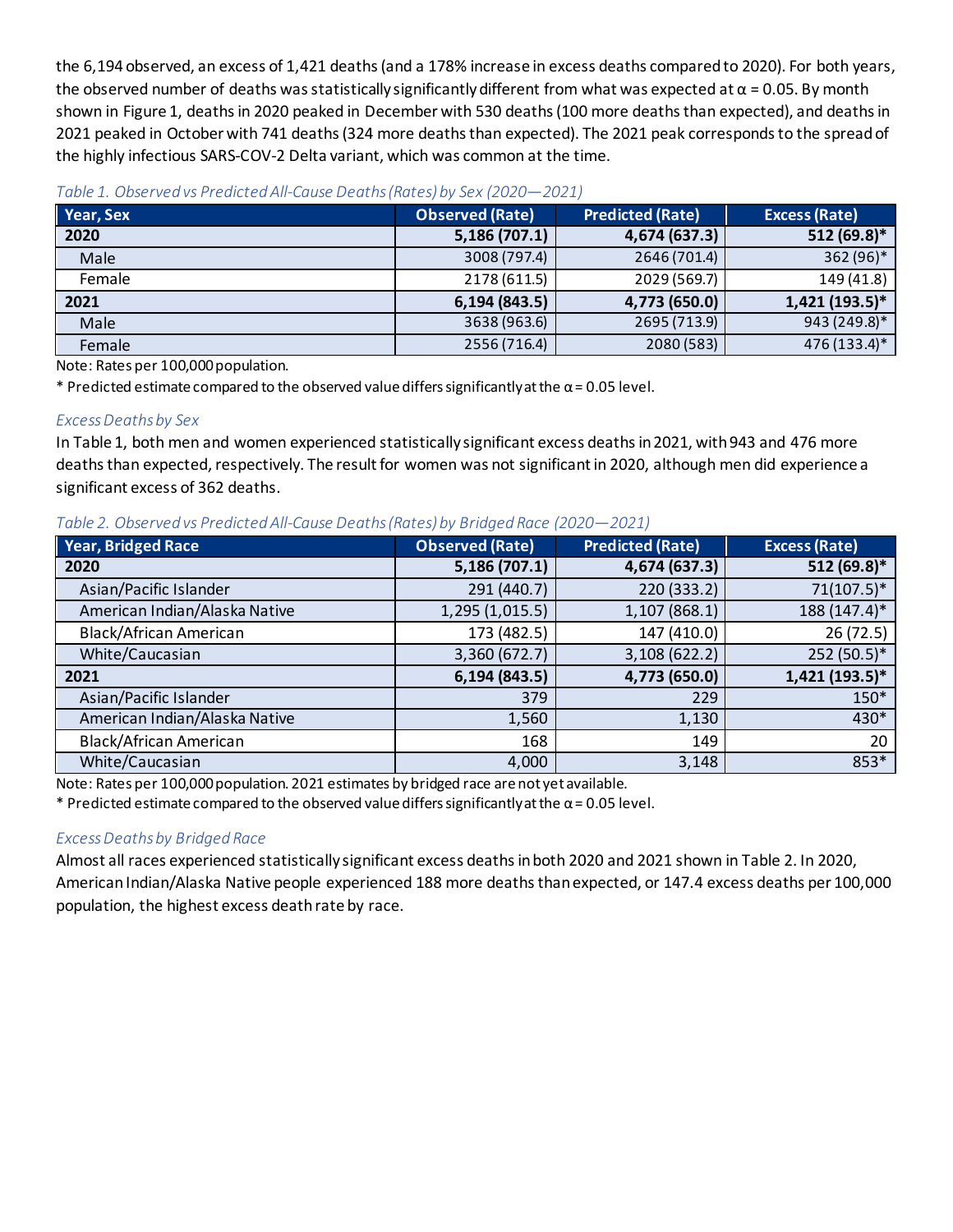*Table 3. Observed and Predicted All-Cause Deaths (Rates) by Region (2020—2021)*

| <b>Year, Public Health Region</b> | <b>Observed (Rate)</b> | <b>Predicted (Rate)</b> | <b>Excess (Rate)</b> |
|-----------------------------------|------------------------|-------------------------|----------------------|
| 2020                              | 5,186 (707.1)          | 4,674 (637.3)           | 512 (69.8)*          |
| Anchorage                         | 2,057 (706.3)          | 1,819 (624.6)           | $238(81.7)^*$        |
| <b>Gulf Coast</b>                 | 607 (743.7)            | 612 (749.8)             | $-5(-6.1)$           |
| Interior                          | 679 (620.5)            | 610 (557.5)             | 69 (63.1)            |
| Mat-Su                            | 767 (716.3)            | 654 (610.8)             | $113(105.5)^*$       |
| Northern                          | 198 (685.8)            | 201 (696.2)             | $-3(-10.4)$          |
| Southeast                         | 555 (767.8)            | 491 (679.2)             | 64 (88.5)            |
| Southwest                         | 315 (734.9)            | 285 (664.9)             | 30(70)               |
| 2021                              | 6,194 (843.5)          | 4,773 (650.0)           | 1,421 (193.5)*       |
| Anchorage                         | 2,359 (814.3)          | 1,866 (644.1)           | 493 (170.2)*         |
| <b>Gulf Coast</b>                 | 778 (954.7)            | 617 (757.1)             | $161(197.6)^*$       |
| Interior                          | 839 (753.8)            | 627 (563.3)             | 212 (190.5)*         |
| Mat-Su                            | 995 (914.5)            | 676 (621.3)             | 319 (293.2)*         |
| Northern                          | 227 (803.2)            | 203 (718.3)             | 24 (84.9)            |
| Southeast                         | 651 (898)              | 496 (684.2)             | 155 (213.8)*         |
| Southwest                         | 342 (809.1)            | 289 (683.7)             | 53 (125.4)           |

Note: Rates per 100,000 population.

 $*$  Predicted estimate compared to the observed value differs significantly at the  $\alpha$  = 0.05 level.

#### *Excess Deaths by Region*

Both the Anchorage and Mat-Su regions experienced statistically significant excess deaths in 2020 and 2021 shown in Table 3. Results for other regions were not significant in 2020. However by 2021 nearly all regions in the state, with the exception Northern and Southwest, also experienced significant excess deaths.

*Table 4. Observed and Predicted All-Cause Deaths (Rates) by Age (2020—2021)*

| Year, Age     | <b>Observed (Rate)</b> | <b>Predicted (Rate)</b> | <b>Excess (Rate)</b> |
|---------------|------------------------|-------------------------|----------------------|
| 2020          | 5,186 (707.1)          | 4,674 (637.3)           | 512 (69.8)*          |
| 0-4 years     | 61 (124.6)             | 85 (173.6)              | $-24(-49)$ *         |
| 5-14 years    | 35 (33.1)              | 27(25.5)                | 9(8.5)               |
| 15-24 years   | 132 (142)              | 119 (128)               | 14(15.1)             |
| $25-34$ years | 238 (213.3)            | 236 (211.5)             | 2(1.8)               |
| $35-44$ years | 287 (287.9)            | 239 (239.7)             | 48 (48.1)            |
| 45-54 years   | 410 (484.6)            | 357 (422)               | 53 (62.6)            |
| 55-64 years   | 857 (895.1)            | 763 (796.9)             | 95 (99.2)*           |
| 65-74 years   | 1,137 (1,777.5)        | 1,009 (1,577.4)         | 128 (200.1)          |
| 75-84 years   | 1,099 (4,700.2)        | 988 (4,225.5)           | $111(474.7)*$        |
| 85+ years     | 930 (13,911.7)         | 811 (12,131.6)          | $119(1,780.1)^*$     |
| 2021          | 6,194 (843.5)          | 4,773 (650)             | 1,421 (193.5)*       |
| 0-4 years     | 81 (173.4)             | 84 (179.8)              | $-3(-6.4)$           |
| 5-14 years    | 10(9.5)                | 27(25.6)                | $-17(-16.1)$ *       |
| $15-24$ years | 143 (153.4)            | 124 (133)               | 19 (20.4)            |
| $25-34$ years | 302(276.1)             | 244(223)                | 58(53)               |
| 35-44 years   | 375 (363.5)            | 256 (248.2)             | $119(115.4)$ *       |
| 45-54 years   | 529 (639.7)            | 343 (414.8)             | 186 (224.9)*         |
| 55-64 years   | 998 (1,066.5)          | 746 (797.2)             | 252 (269.3)*         |
| 65-74 years   | 1,438 (2,117.2)        | 1,062 (1,563.6)         | 376 (553.6)*         |
| 75-84 years   | 1,273 (5,072.3)        | 1,052 (4,191.7)         | 221 (880.6)*         |
| 85+ years     | 1,045 (14,662.6)       | 856 (12,010.7)          | 189 (2,651.9)*       |

Note: Rates per 100,000 population.

\* Predicted estimate compared to the observed value differs significantly at the  $\alpha$  = 0.05 level.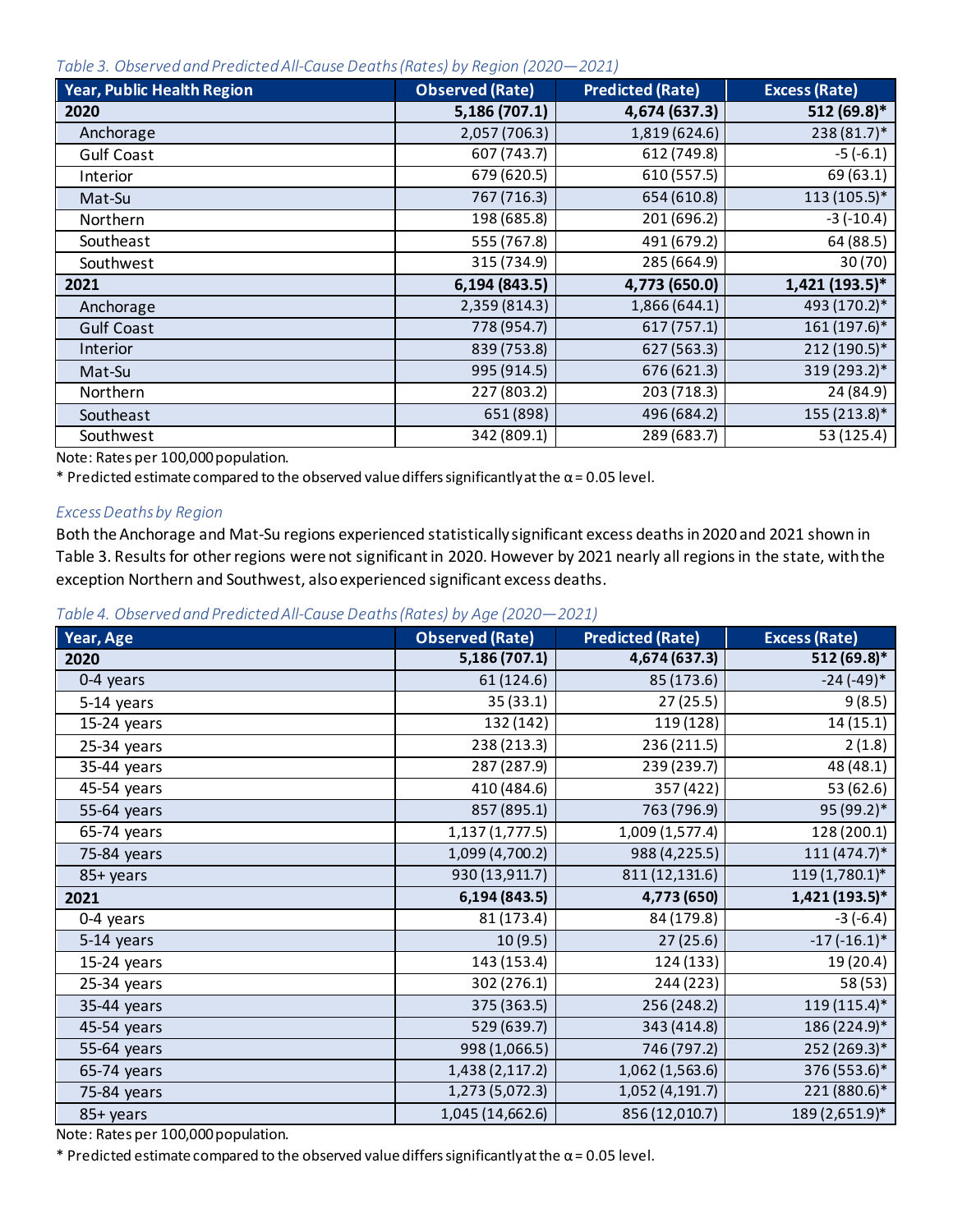## *Excess Deaths by Age*

All age groups shown in Table 4 over 35 years experienced statistically significant excess deaths in 2021, with excess deaths highest among seniors aged 65-74 years (376 more deaths than expected). This was followed by ages 55-64 and 75-84 years (252 and 221 more deaths than expected, respectively). Infants and young children aged 0-4 years experienced a significant decrease in excess deaths in 2020 (24 fewer than expected), however this result was not significant in 2021. Children aged 5-14 years experienced a significant decrease in excess deaths 2021 (17 fewer than expected), however this result was not significant in 2020.

Years of Potential Life Lost (YPLL), defined as the difference between an expected natural lifespan of 75 years and the actual age of death before that age, provides a way to measure the impact of premature mortality. There were 64,461 YPLL in 2020, or 9,165.2 YPLL per 100,000 population. In 2021, YPLL had increased to 77,314, or 11,011.8 YPLL per 100,000 (a 20% increase compared to the 2020 YPLL rate). In 2021, the highest YPLL were among 55-64 years olds at 14,953 YPLL or 15,979.5 YPLL per 100,000; followed by 25 to 34-year-olds (13,554 YPLL or 12,389.6 YPLL per 100,000).

| <b>Underlying Cause of Death (ICD-10 Code)</b>            | 2020 Observed (Excess) | 2021 Observed (Excess) |
|-----------------------------------------------------------|------------------------|------------------------|
| <b>All Causes</b>                                         | $5,186(512*)$          | $6,194(1,421*)$        |
| #1. Malignant Neoplasms (C00-C97)                         | 1,043(42)              | 1,075 (56)             |
| #2. Diseases of Heart (I00-I09, I11, I13, I20-I51)        | 915(63)                | 993 (128*)             |
| #3. COVID-19, Virus Identified (U071)                     | 231 (NA)               | 742 (NA)               |
| #4. Accidents (Unintentional Injuries) (V01-X59, Y85-Y86) | 465 (32)               | 570 (127*)             |
| #5. Cerebrovascular Diseases (I60-I69)                    | 212(0)                 | 253 (36)               |
| #6. Chronic Lower Respiratory Diseases (J40-J47)          | $205(-5)$              | 235(26)                |
| #7. Intentional Self-Harm (Suicide) (U03, X60-X84)        | $204 (-16.2)$          | $218(-12)$             |
| #8. Chronic Liver Disease and Cirrhosis (K70, K73-K74)    | $167(46*)$             | $186(63*)$             |
| #9. Diabetes Mellitus (E10-E14)                           | $174(47*)$             | 178 (51)               |
| #10. Alzheimer Disease (G30)                              | 139 (10)               | $135(-4)$              |

#### *Table 5. Leading Underlying Causes of Death (2020—2021): Ranked by 2021 Deaths*

\* Predicted estimate compared to the observed value differs significantly at the  $\alpha$  = 0.05 level.

## *Underlying Causes of Death*

Underlying causes of death (defined as the disease or injury that initiated the train of morbid events resulting in death) are ranked by observed 2021 deaths and the top ten leading causes are summarized in Table 5. Diseases of the heart, accidents (unintentional injuries), and chronic liver disease and cirrhosis all experienced statistically significantly more deaths than expected in 2021 (128, 127, and 63 excess deaths, respectively). Diabetes mellitus deaths were higher than expected in 2020, but this result was not significant in 2021.

Accidental drug poisonings (overdoses) are one of the largest contributors to unintentional injury mortality. There were 242 accidental drug overdoses observed in 2021, 119 more deaths than expected. However, this result was not significant in 2020. Also of note, in both 2020 and 2021 there were significantly *fewer* assault (homicide) deaths than expected. In 2020, there were 55 homicides, 30 less than expected. In 2021 there were 48 homicides, 47 less than expected. Intentional self-harm (suicide) deaths were also lower than expected, but these results were not significant in 2020 or 2021.

## **Discussion**

There were 973 deaths with COVID-19 as the underlying cause between 2020 and 2021. Including deaths where COVID-19 was cited as contributing cause (defined as all other conditions in the train of morbid eventsthat resulted in death), there were 1,097 COVID-19-related deaths total. [2](#page-3-0) This means COVID-19 played a verifiable role in approximately 57% of the 1,933 excess deaths estimatedby the model. The remaining excess in mortality observed is a product of several

<span id="page-3-0"></span><sup>&</sup>lt;sup>2</sup> More information on how COVID-19 deaths are reported is available online here: <https://dhss.alaska.gov/dph/Epi/id/Pages/COVID-19/deathcounts.aspx>